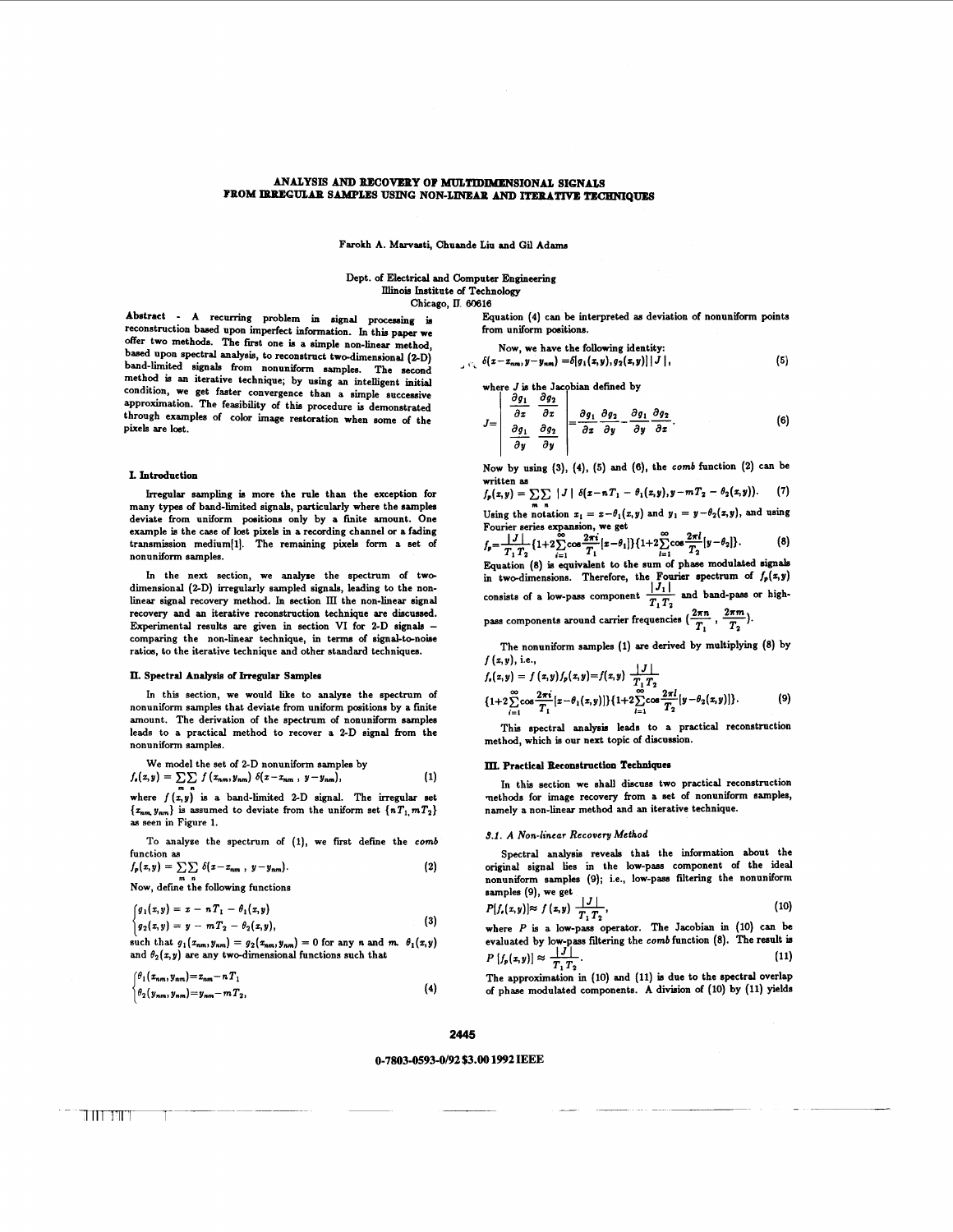a good approximation of the original signal  $f(x, y)$ . The division is possible if the Jacobian function is not equal to sero. This condition puts a limitation on the sampling point deviations. A sufficient condition is that the maximum values of  $\theta_1(x,y)$  and  $\theta_2(x, y)$  in (4)- which are always greater than or equal to the Extraction puss a minimation of the samilying point deviations.<br> **The deviation is that the maximum values of**  $\theta_1(z,y)$  **and**<br>  $\theta_2(z,y)$  in (4)- which are always greater than or equal to the<br>
nonuniform deviations in (3) respectively.

# **S. An** *Iterative* **Recovery** *Method*

An iterative method has been developed to recover the nonuniform samples. The iteration is **as** follows:

 $f(x,y) = \lim f_n(x,y),$ where

$$
f_{n+1}(x,y) = \frac{k_1}{k_2} [PS \ f(x,y) - PS \ f_n(x,y)] + f_n(x,y), \qquad (10)
$$

where *P* and **S** are, respectively, the low-pass filtering and the nonuniform sampling process for a ZD signal. Note that the above iteration is not identical to the iterative methods discussed in [2] and 131. Reference **121** uses smeared pulses **as** opposed to ideal impulsive samples, and reference [3] uses the concept of Projection Onto Convex Sets (POCS) for the ideal impulsive samples and the iteration is based on sample by sample (for more details see[6]). The above iterative technique is **an** extension to the one dimensional case[4]. The proof of the convergence is, however, more involved and is given in Appendix A.

## **IV.** Simulation **Results**

To simulate the nonuniform samples, we consider the important special case where in a uniform grid of points, some of the pixels are randomly lost. The remaining set of pixels form a set of nonuniform samples. In the following, we simulate the nonlinear method, the iterative method, and compare it to other standard techniques such **as** low-pass filtering and mean filtering (Median filtering was **also** simulated but will not be discussed here due to its inferior performance compared to mean filtering).

### *The Non-linear Method*

The non-linear method has been tested on a Sun Station for a 256x256 band-limited color image **as** shown in Fig. 2, sampled at twice the Nyquist rate. To create nonuniform samples of the image, a random array is generated from IMSL library. After quantizing the random samples, we get a 256x256 array of, for example, about 80% 1's and 20% **0's.** This array shows a **20%** pixel loss and determines the nonuniform positions  $f_p(x,y)$ , and therefore, by low-pass filtering this array, one gets the Jacobian  $|J|$ , Equation (8). After multiplying this array  $(f_p(x,y))$  by the image, we get the nonuniform samples  $-f_n(x,y)$  - of the image at the Nyquist rate, Equation (9). Low-pass filtering the nonuniform samples **(9),** we get Fig. 3, which has significant distortion. The division **of** the low-pass image represented in Fig. 3 by Jacobian I *J* I yields the image shown in Fig. 4. As Fig. **4** reveals, an impressive improvement of 18 dB over simple low-pass filtering. A simulation of a 2-D linear interpolation (Mean Filtering) is **also**  performed for comparison. In mean filtering, we average an array of 3x3 pixels to get an estimate of a lost pixel at the center of the array. We find that the non-linear technique is about 2.4 dB better than mean filtering. The non-linear technique becomes much better than the mean filtering when the sampling rate is increased, or alternatively, if the pixel **loss** is lower than **20%.** 

Although significant improvement is observed, some white spikes appear in the picture. These white spikes are due to the fact that at higher sample losses, the probability of **loss** of blocks of pixels increases. The output of the low-pass filter about these blocks is very close to zero. Therefore, a division by zero occurs. To alleviate this problem, we use another hard-limiter at the end *of* the divider followed by a low-pass filter. This additional process tends to smooth the undesirable spikes.

## *The Iterative Method*

For the iterative method, if the initial guess  $f_0(x,y)$  is properly chosen, the speed of convergence can be increased. In **our**  simulation, we choose the mean filtered image as the initial estimate for  $f_0(x,y)$ . Figure 5 is the degraded image after  $40\%$ pixel **loss.** Figure 6 is the corresponding recovered images after 15 iterations. The results are surprisingly indistinguishable with the original image (Figure 2). As expected with more sample losses, more iterations are needed to get the same quality of image.

## **V.** Conclusion

In this paper we presented a method to describe nonuniform samples of a **ZD** signal in the frequency domain. The spectral analysis suggests a simple non-linear method to reconstruct the signal from its nonuniform samples. The same procedure can be generalized to n-dimensional signals. Since the non-linear method requires a division, we have to make sure that the denominator is not sero. This requirement puts a constraint on the position of nonuniform points. The error decreases **as** the set of irregular samples gets closer to the set of uniform sampling set. **Or** in terms of pixel losses, significant improvement is observed with the decrease of the percentage of pixel losses. In comparison to mean filtering, the nonlinear technique is always better at random pixel losses. In case a block of adjacent pixels is lost, mean filtering may outperform the nonlinear technique.

We **also** developed a theoretical background to to recover images from lost samples using iterative techniques. This technique is based on ideal impulsive nonuniform samples and the iteration is on the whole image **as** opposed to pixel by pixel. In comparison, the non-linear method is easy to implement and performs quite well, particularly, when the percentage of the lost samples is low. However, for a high quality reconstructed image or a high percentage of lost pixels, the iterative method is preferred.

## Appendix **A**

Here we prove that if the sampling set  $x_{xm}$ ,  $y_{nm}$  is a stable set, the iteration given in **(10)** will converge to a stable point, which is equal to the original image.

 $f_{k+1}(x,y) = \lambda PS \ f(x,y) + (P - \lambda PS) f_k(x,y)$  (A-1)<br>where  $\lambda$ , f(x,y) and  $f_k(x,y)$  are a convergence constant (relaxation parameter), the original finite energy signal and the  $k^{th}$  iteration, respectively. *P* and S are, respectively, the **ZD** band-limiting and ideal nonuniform sampling operators. **PSf(z,y)** in (A-1) is the low-pass filtered version of the ideal nonuniform samples, which is known. In the following, we prove that there exists a range for  $\lambda$ for which the process wiU converge to a stable point, which **is qual**  to the desired signal *f*, i.e.,  $\lim_{h \to 0} f_k(x,y) \to f(x,y)$  $f_{k+1}(x,y) = \lambda PS \ f(x,y) + (P - \lambda PS) f_k(x,y)$ 

$$
\lim f_k(x,y) \to f(x)
$$

Proof:

The iteration will converge : { $\lim f_k \to f(x,y)$ } if  $P-\lambda PS$  is a contraction. The operator  $P - \lambda PS$  is a contraction [4] if

$$
||f^{(k+1)}(x,y)|| < ||f^{(k)}(x,y)||
$$
 for all k  
where  $|f(x,y)|$  is the  $L^2$  norm of  $f(x,y)$  and

 $f^{(k)}(x, y) = f_k(x, y) - f_{k-1}(x, y)$ .

or from (A-1), we have<br>  $|| P(f^{(k)}(x,y)) - \lambda PS(f^{(k)}(x,y)) || \le r || f^{(k)}(x,y) ||$  (A-3)

where  $0 \le r < 1$ .<br>So if (A-3) is satisfied, the theorem is proved. We now show that there is a  $\lambda$  such that (A-3) is true. The left hand side of (A-3) can be written **as** 

$$
|| P(f^{(k)}(x,y)) - \lambda PS(f^{(k)}(x,y)) ||^2 = || f^{(k)}(x,y) ||^2 +
$$
 (A-4)

 $\lambda^2 ||PS(f^{(k)}(x,y))||^2 - 2\lambda \int \int P(f^{(k)}(x,y)) PS(f^{(k)}(x,y)) dx dy$ Now, we show that there is a positive real  $k_1$  and  $k_2$  such that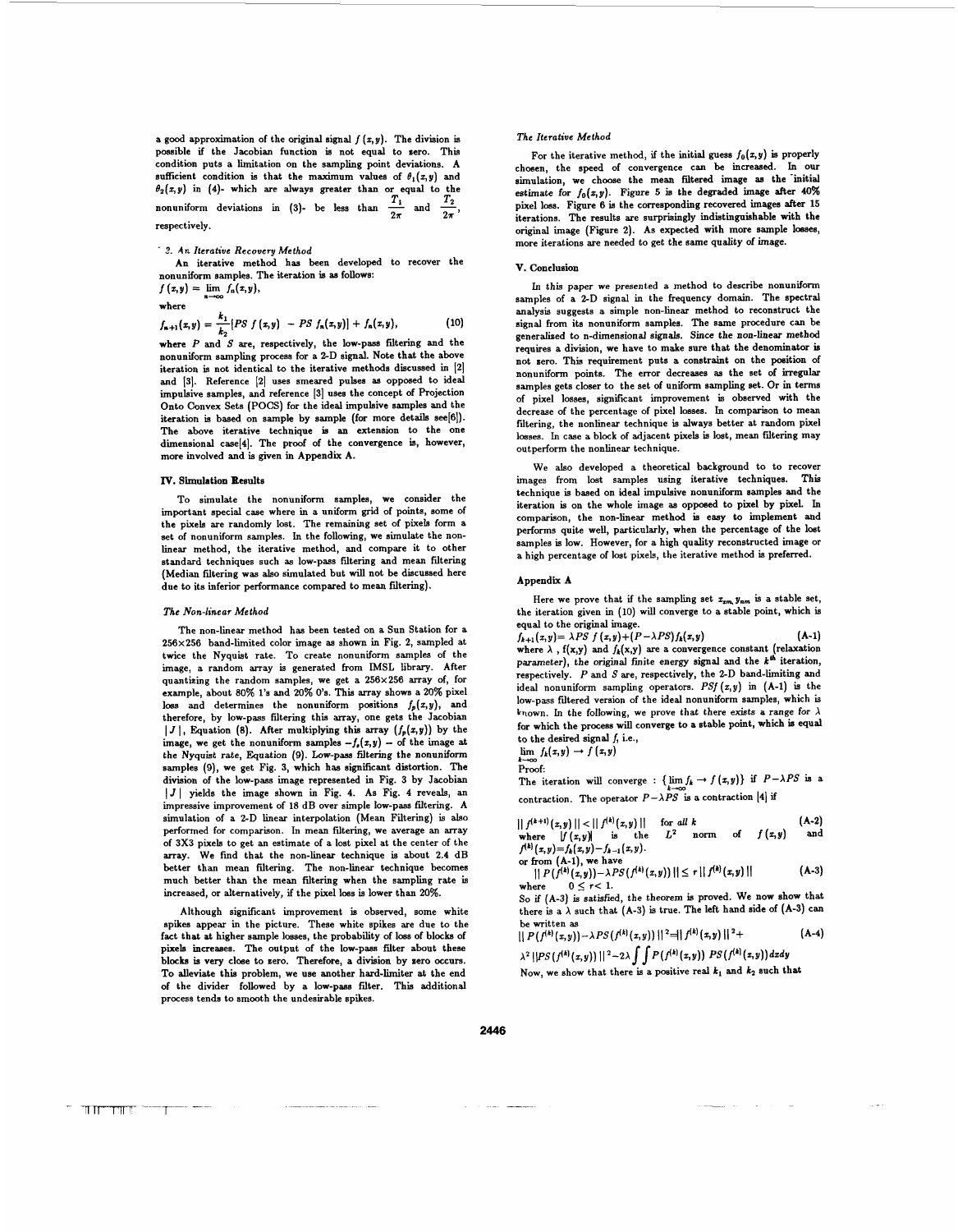$\int \int P(f^{(k)}(x,y)) PS(f^{(k)}(x,y)) dx dy \ge k_1 ||f^{(k)}(x,y)||^2$  $(A-5)$ and

 $|| PS(f<sup>(k)</sup>(x,y)) ||<sup>2</sup> \le k<sub>2</sub> || f<sup>(k)</sup>(x,y) ||<sup>2</sup>$  $(A-6)$ To prove (A-5), we first note that

 $\int\int P(f^{(k)}) PS(f^{(k)}) dx dy = \int\int (f^{(k)}) S(f^{(k)}) dx dy,$  $(A-7)$ where  $f^k = f^k(x, y)$ , since the operator P is self-adjoint (i.e.,<br>  $\int (Px)ydt = \int x(Py)dt$ ),  $P^2 = P$ , and  $Pz_k = z_k$ .

Now, equation (A-7) can be written as

$$
\int \int (f^{(k)}(x,y)) S(f^{(k)}(x,y)) dx dy = \sum_{n} \sum_{m} [f^{(k)}(x_{nm}, y_{nm})]^{2}
$$
 (A-8)

Since the points  $\{x_{nm}, y_{nm}\}$  are assumed to be a stable sampling set, from Nikoliskii inequality [5] we have for all signals f that are  $\bf{band\text{-}limited}$  $\nabla \nabla f^2(x, y)$ 

$$
A \leq \frac{2\sqrt{1+\left(\frac{2}{\pi}\right)^{n}} - 1}{\left|\left|\left(\frac{x}{\pi}\right)\right|\right|^{2}} \leq B
$$
 (A-9)  
where A and B are positive constants, depending only on the

bandwidth and  $\{x_{nm}, y_{nm}\}$ .<br>**From**  $(A-7)$ ,  $(A-8)$  and  $(A-9)$ , we conclude

 $\int\int P(f^{(k)}(x,y)) PS(f^{(k)}(x,y)) dx dy \geq A ||f^{(k)}(x,y)||^2$  $(A-10)$ Therefore, (A-5) is proved by setting  $k_1 = A$ .

To prove (A-6), we can write<br> $|PS(f^{(k)})^2 = \int \int PS(f^{(k)}) \sum_{n} \sum_{m} (f^{(k)}(x_{nm}, y_{nm}) \delta(x - x_{nm}, y - y_{nm}) dxdy$ 

 $= \sum \sum \int \int [PS(f^{(k)})](f^{(k)}(x_{nm}, y_{nm}) \delta(x - x_{nm}, y - y_{nm}) dx dy$  $= \sum_{k=1}^{n} [PS(f^{(k)}(x, y))](x_{nm}, y_{nm})(f^{(k)}(x_{nm}, y_{nm}))$ 

 $\leq \left[\sum_{n=m}^{n-m} |f^{(k)}(x_{nm},y_{nm})|^2\right]^{\nu} \left[\sum_{n=m} |[PS(f^{(k)})](x_{nm},y_{nm})|^2\right]^{\nu}$  $\leq B\|\hat{f}^{(k)}\|$ .  $\|PS(f^{(k)}\|$ 

 $(A-11)$ Hence, from (A-9), we have  $\left|\left|PS(f^{(k)}(x,y))\right|\right| \leq B \left|\left|f^{(k)}(x,y)\right|\right|$  (A-12)

Therefore, hypothesis (A-6) is proved. From (A-4),(A-5) and (A-6), we get

 $\| P(f^{(k)}(x,y)) - \lambda PS(f^{(k)}(x,y)) \|^{2} \leq r \| f^{(k)}(x,y) \|^{2}$ where  $r=1+\lambda^2 k_2-2\lambda k_1$ 

In order to satisfy (A-3),  $r$  has to be in the range of  $0 \le r < 1$ , i.e., given a particular  $k_1$  and  $k_2$ ,  $\lambda$  has to be in the following region of convergence for the iterative relationship given in (A-1)

$$
\begin{cases}\n0 < \lambda < \frac{2k_1}{k_2} \\
k_1^2 \le k_2\n\end{cases} \tag{A-13}
$$

## Acknowledgement

We would like to thank Mr. David Strong at the R&D department of Donnelley Inc. for allowing **us** to **use** their facilities for our simulation results.

## References

- F. Marvasti, 'Spectrum **of** Nonuniform Samples Electronic Letters v01.20, Oct. 1984.
- K. D Sauer, J. P. Alleback, "Iterative Reconstruction of  $\lceil 2 \rceil$ Band-limited Images from Nonuniformly Spaced Samples," IEEE Trans. on Circuit and Systems, Vol. CAS-34, No.12, Dec. 1987.
- **S.** Yeh and H. Stark, 'Iterative and one-step reconstruction from nonuniform samples by convex projections," J. of Opt. **Soc. of** America A., vol. 7, no. 3, pp. 491-499, March 1990.
- F. Marvasti, **M.** Analoui, and **M. Gamshadsahi,** 'Recovery of Signals from Nonuniform Samples Using Iterative Methods," IEEE Trans. SP, vol. 39, no. 4, pp. 872-877, April 1991.
- [5] Paul L. Butzer and Guido Hinsen, "Two-dimensional nonuniform sampling expansion- An iterative approach. I. Theory of Two-dimensional band-limited signals,' Applicable Analysis, Vol. 32, pp. 53-67, Gordon and Breach, Science Publishers, Inc. 1989.
- [6] C. Cenkar, H. Feichtinger, M. Hermann, "Iterative algorithms in irregular sampling: A first comparison of methods," in Conf. Proc. Phoenix Conference on Computers and Communications, Scottsdale, Arizona, March, 1991.



**2447** 

 $\top$ HTTTLE